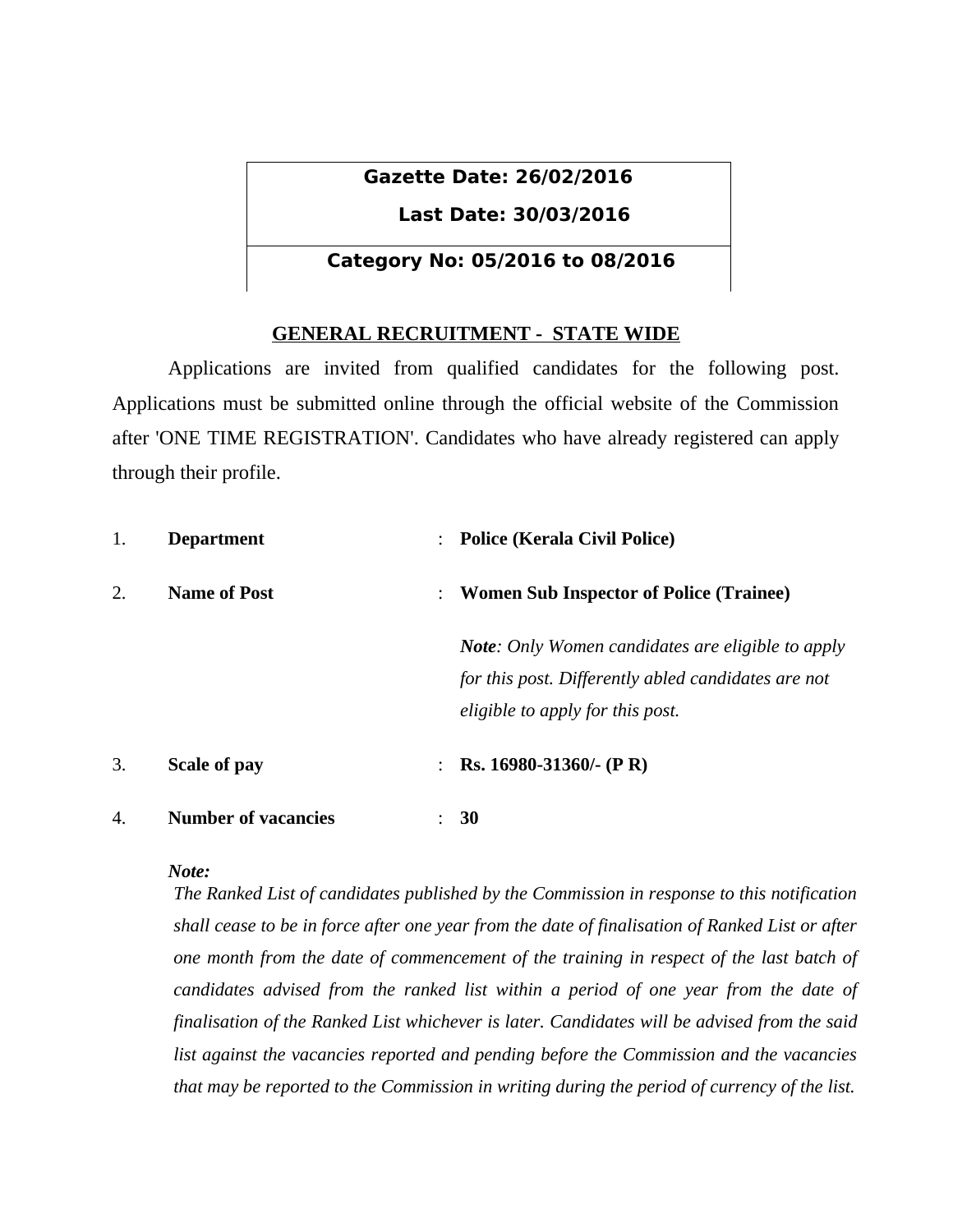| .ب | <b>Method of appointment</b> | <b>Direct Recruitment</b> |
|----|------------------------------|---------------------------|
|    |                              |                           |

**(i) Category No. 5/2016 : Open Market**

(ii) **Category No. 6/2016**

From among the women Graduate Ministerial staff of Police and Vigilance Department, Finger print Experts, Fingerprint Searchers of the Fingerprint Bureau who had completed two years of service in Police/Vigilance Department.

(iii) **Category No.7/2016** From among the women Graduate Police Constables, Head Constables and officers of corresponding rank in Police and Vigilance Department who have completed probation.

(iv) **Category No. 8/2016**

For non-graduate women SC/ST candidates. If sufficient number of fully qualified candidates belonging to SC/ST communities are not available under category (i), the applications of those SC/ST candidates who have passed intermediate or peruniversity of recognised university will be considered only to fill up the quota reserved for them.

(As per G.O. (MS) No. 239/Home dated

04.05.1961)

The vacancies will be apportioned among the Open market, Ministerial wing and Constabulary wing in accordance with the orders contained in G.O. (MS) No.240/85/Home dated 30.12.1985 and G.O. (MS) No. 196/95/Home dated 26.07.1995. The relative seniority of the candidates in the above three categories will be decided as ordered in G.O. (MS) No.240/85/Home dated 30.12.1985.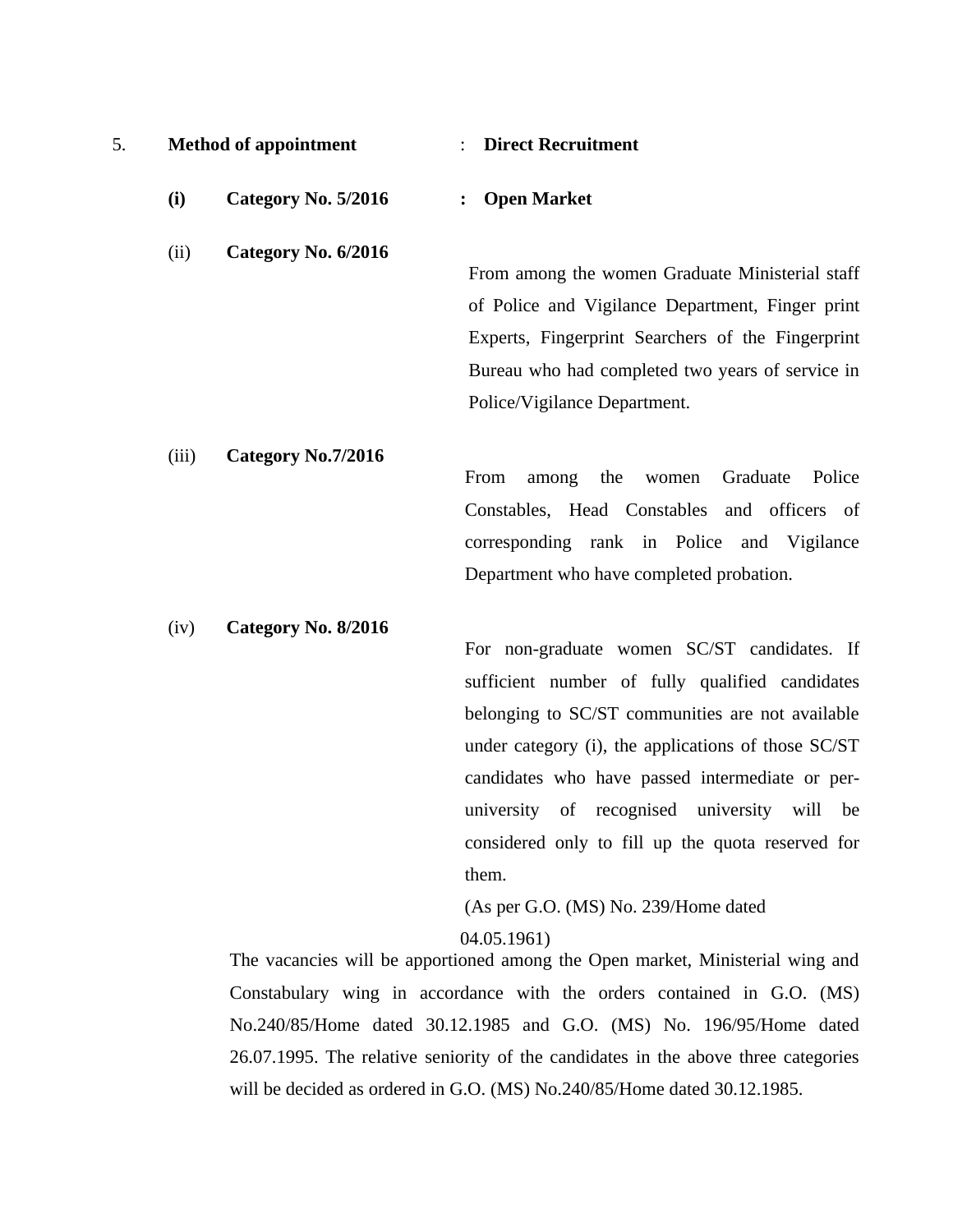## 6. **Age Limit:**

| Category No.5/2016 | <b>(Open Market)</b> $- 20-31$ : Only candidates born |  |
|--------------------|-------------------------------------------------------|--|
|                    | between 02.01.1985 and 01.01.1996 (both dates         |  |
|                    | included).                                            |  |
| Category No.6/2016 | <b>(Ministerial)</b> – Should not have completed 36   |  |
|                    | (Thirty six) years of age as on 01.01.2016.           |  |
| Category No.7/2016 | <b>(Constabulary)</b> – Should not have completed 36  |  |
|                    | (Thirty six) years of age as on 01.01.2016            |  |

[Relaxation in upper age limit as per para 2 of the Part II General conditions is applicable for all the three categories.]

#### Note

- 1. **Candidates from the Ministerial staff and Constabulary will be allowed to apply either for open competition or for the reserve quota but not for both.** [As per G.O. (MS) No.207/70/Home dated 05.10.1970]
- **2.** The principles of Rules of reservation and rotation will apply only for Category(i) -Open market candidates. Candidates under Category (ii) and (iii) will be advised on the basis of merit only. [As per G.O. (MS) No. 240/85/Home dated 30.12.1985]
- **3** If sufficient number of suitable candidates are not available from the Ministerial staff, the vacancies reserved for them will be filled up from the constabulary as per the provisions contained in G.O. (MS) No. 196/95/Home dated 26.07.1995. If sufficient number of candidates are not available from the Ministerial or Constabulary categories to fill up the quota reserved for them, the deficiency will be made good from Open Market. [As per G.O. (MS) No. 52/70/Home dated 26.02.1970 and G.O. (MS) No. 196/95/Home dated 26.07.1995]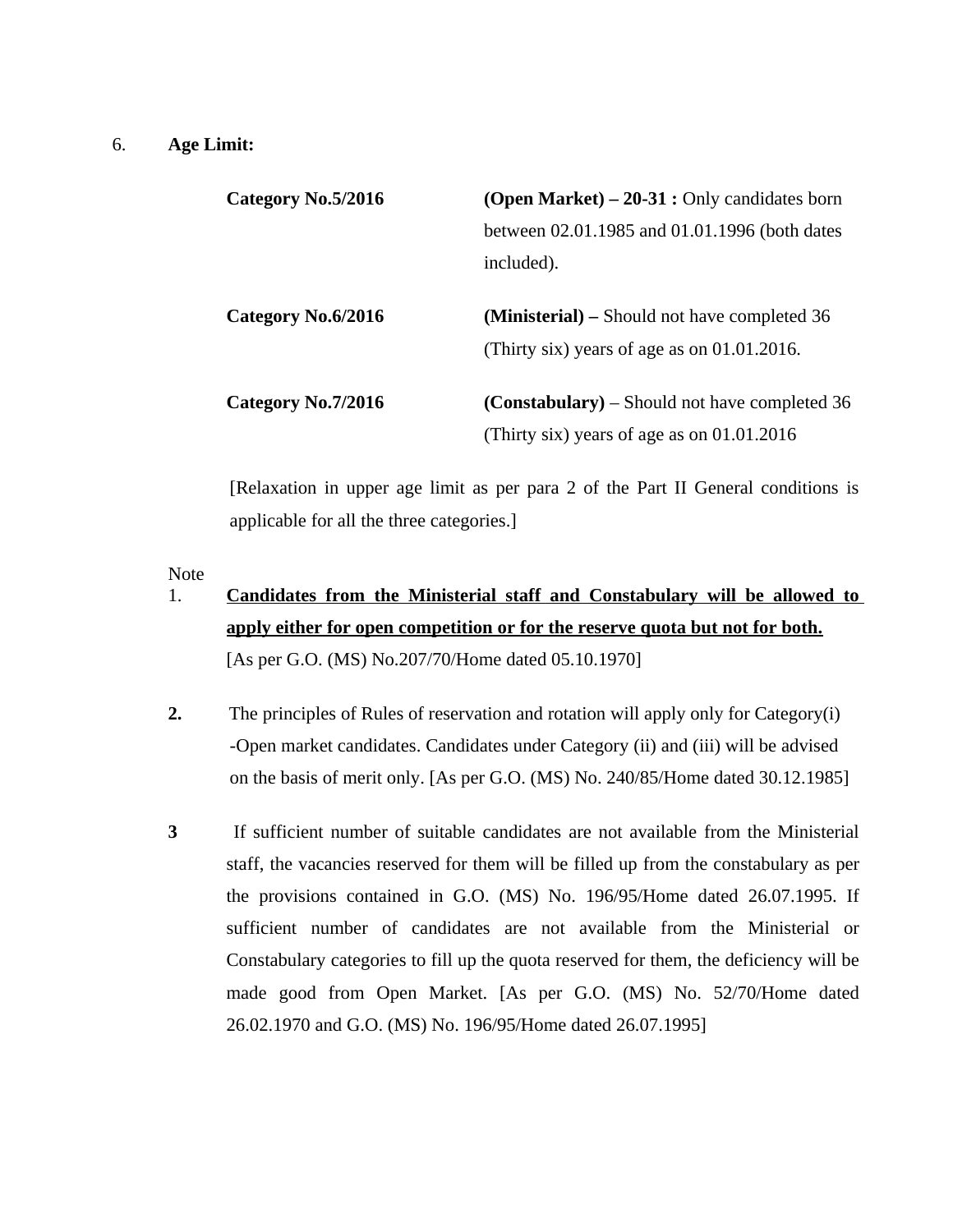# **7 Qualifications** :

# **a. Educational Qualification** : Graduation

In the case of Scheduled Caste/Scheduled Tribe candidates, if sufficient number of fully qualified candidates are not available, applications of those who have passed Pre University/Pre-Degree or equivalent Examinations of recognised University shall be considered only to fill up the quota reserved for them under Category (i) *Note : Rule 10 (a) ii of Part II of KS & SSR is applicable.*

**b. Physical Qualification** : Should be Physically fit. Candidates should possess minimum physical standards as prescribed below.

| (i) | Height               | $\therefore$ 160 cm  |
|-----|----------------------|----------------------|
|     | For SC/ST Candidates | $: 155 \, \text{cm}$ |

*Note : Taller persons may be given preference. (Awarding the above benefit as per G.O. (MS) No. 154/Home dated 24.03.1961 will be subjected to the final decision of the Hon'ble Commission in this regard.)*

## **(ii) Eye Sight**

The candidates must be certified to possess the visual standards specified below without glasses.

|                                                                   | <b>Left Eye</b>                                                   | <b>Right Eye</b>                        |
|-------------------------------------------------------------------|-------------------------------------------------------------------|-----------------------------------------|
| <b>Distant Vision</b>                                             | 6/6 Snellen                                                       | 6/6 Snellen                             |
| <b>Near Vision</b><br>Note:                                       | 0.5 Snellen                                                       | 0.5 Snellen                             |
| Each eye must have a full field of vision.<br>1)<br>$\sim$ $\sim$ | $\alpha$ in the set of the set of $\alpha$ is the set of $\alpha$ | $\cdots$<br>$\mathcal{L}$ $\mathcal{L}$ |

- *2) Colour Blindness, Squint or any morbid conditions of the eyes or lids of either eye will be deemed to be a disqualification*
- *3) Candidates must be free from apparent physical defects like Knock-knee, Flat Feet, Varicose veins, Bow legs, Deformed limbs, irregular and protruding teeth, defective speech and hearing.*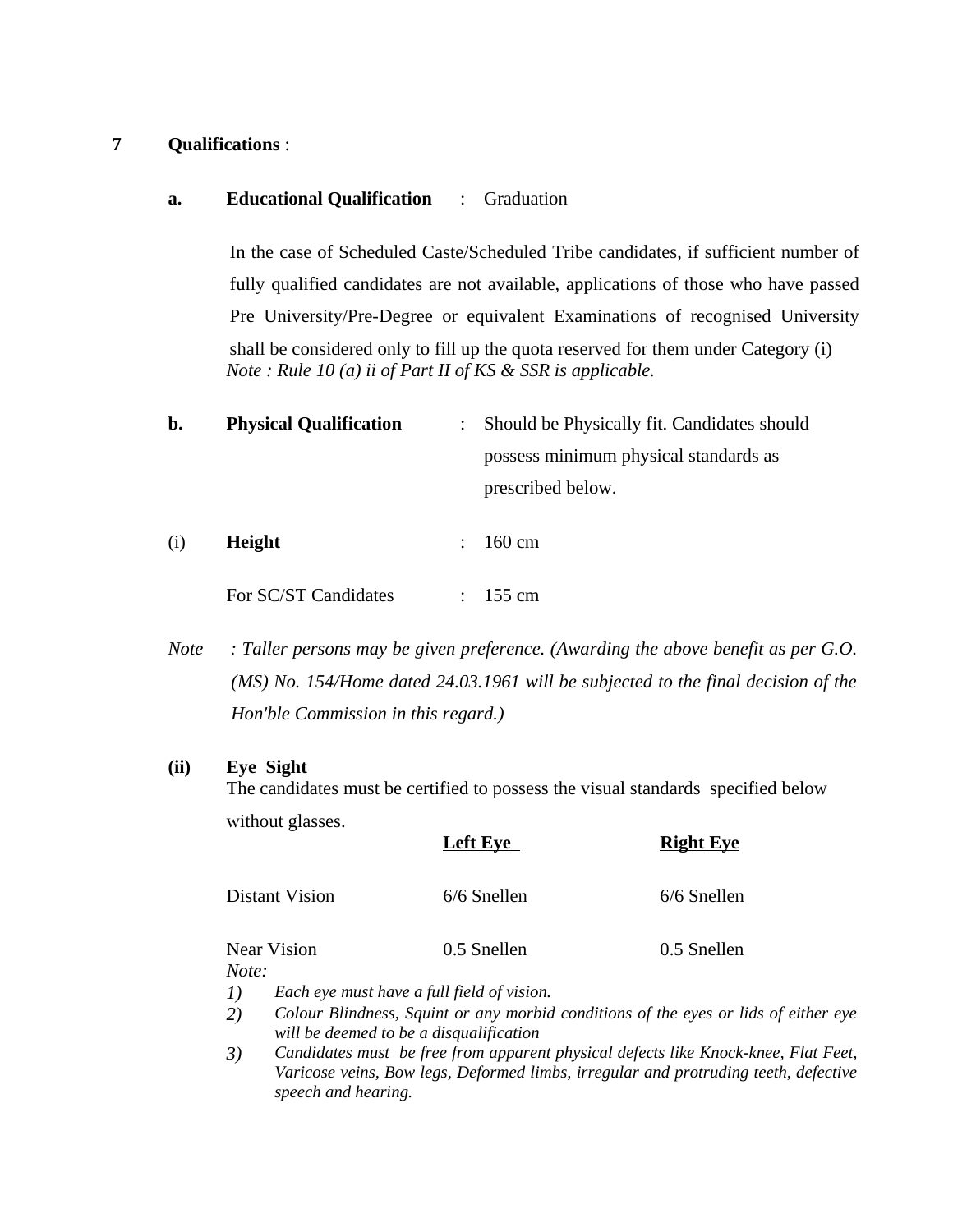Candidates should produce a medical certificate in original at the time of Certificate Verification in the form prescribed hereunder certifying to their physical fitness and eyesight without glasses obtained from any one of the following medical officers.

- 1. Director, Health Services
- 2. Deputy Director, Health Services
- 3. Principal, Medical College
- 4. District Hospital Superintendent
- 5. District Medical Officer
- 6. Ophthalmic Hospital Superintendent.
- 7. Director, T.B. Centre
- 8. First Grade Civil Surgeon.
- 9. Medical College Professor
- 10. Associate Professor in the Medical Colleges

# **FORM OF MEDICAL CERTIFICATE**

I have, this day, medically examined Smt …............................................................... …………………………………………………………………………………………………… …………………………………………………………… (Address) and found that she has no disease or infirmity which would render her unsuitable for Government Service. Her age according to her own statement, is ……... years and by appearance, is ……... years. Her standards of vision are furnished below.

## **STANDARDS OF VISION**

## (Eye sight without Glasses)

|    |                  | <b>Right Eye</b> | <b>Left Eye</b>  |
|----|------------------|------------------|------------------|
| 1. | Distant Vision:  | Snellen          | Snellen          |
|    | 2. Near Vision:  | Snellen          | $\ldots$ Snellen |
| 3. | Field of Vision: |                  |                  |

(Specify whether field of vision is full or not. Entries such as 'Normal', 'Good' etc. are inappropriate here)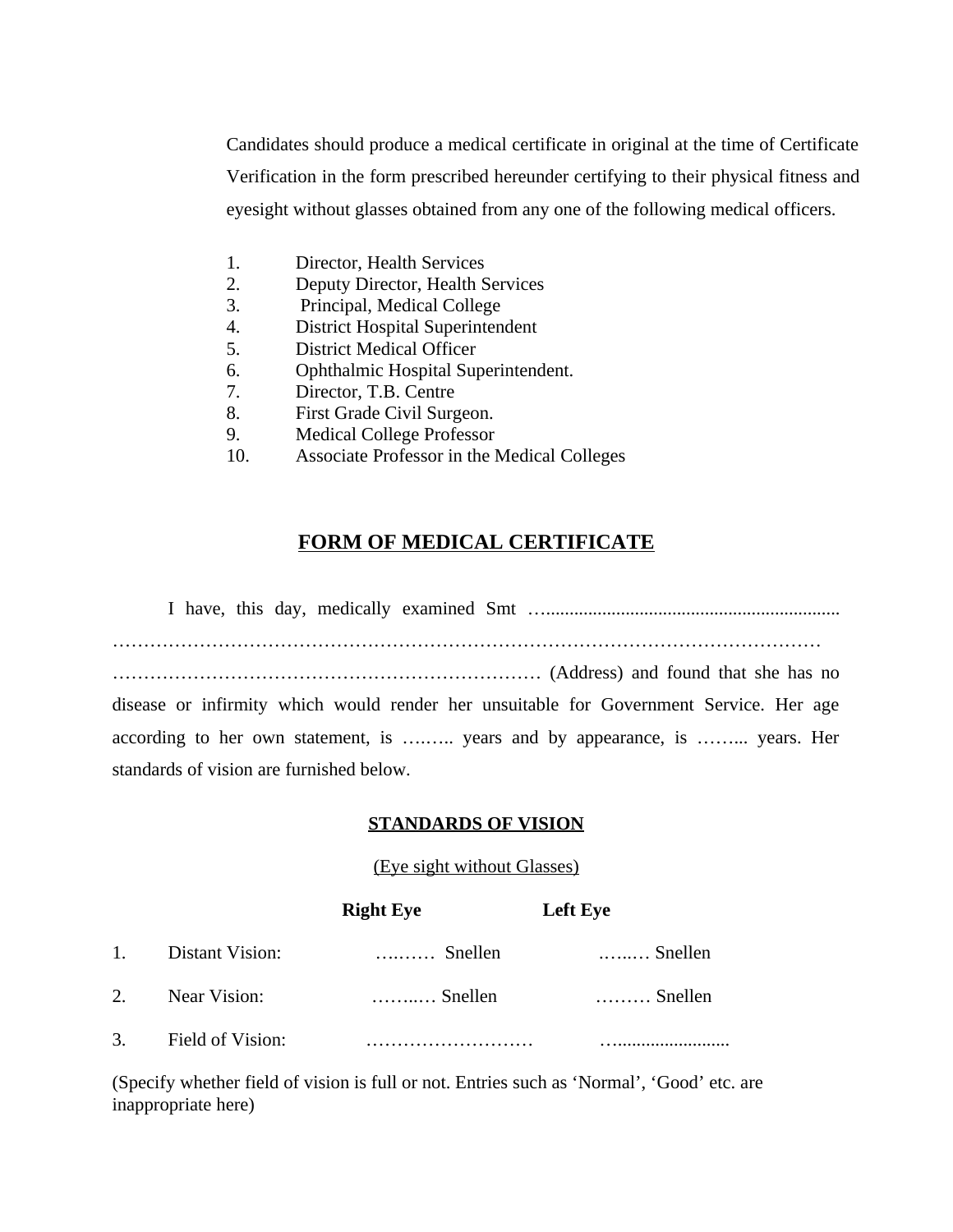- 4. Colour blindness……………………………….
- 5. Squint…………………………………………………
- 6. Any morbid condition of the eyes or lids of either eye ……………

She is physically fit for the post of Women Sub Inspector of Police (trainee) (KCP)

Place: Signature; **Date:** Name, Designation  **of the Medical Officer**

 *(Office Seal)*

#### *Note:*

*Details regarding standards of vision should be clearly stated in the certificate, as given above and vague statements such as vision "normal", "average" etc will not be accepted. Specification of each eye should be stated separately against each item. If the specifications are not as indicated above, the officer issuing the certificate should notify whether the candidate has got better standards of vision or worse standards of vision, as the case may be, otherwise the certificate will not be accepted.*

(iii) In addition to the qualification prescribed above every candidate will be subjected to a Physical Efficiency Test. The Physical Measurement of the candidates will be taken at the time of Physical Efficiency Test and those who do not possess the prescribed Physical Measurements will not be admitted for the Physical Efficiency Test.

#### **Physical Efficiency Test**

Candidates should qualify any of the five events out of the eight specified events of the National Physical Efficiency 'One star" Standard Test shown below.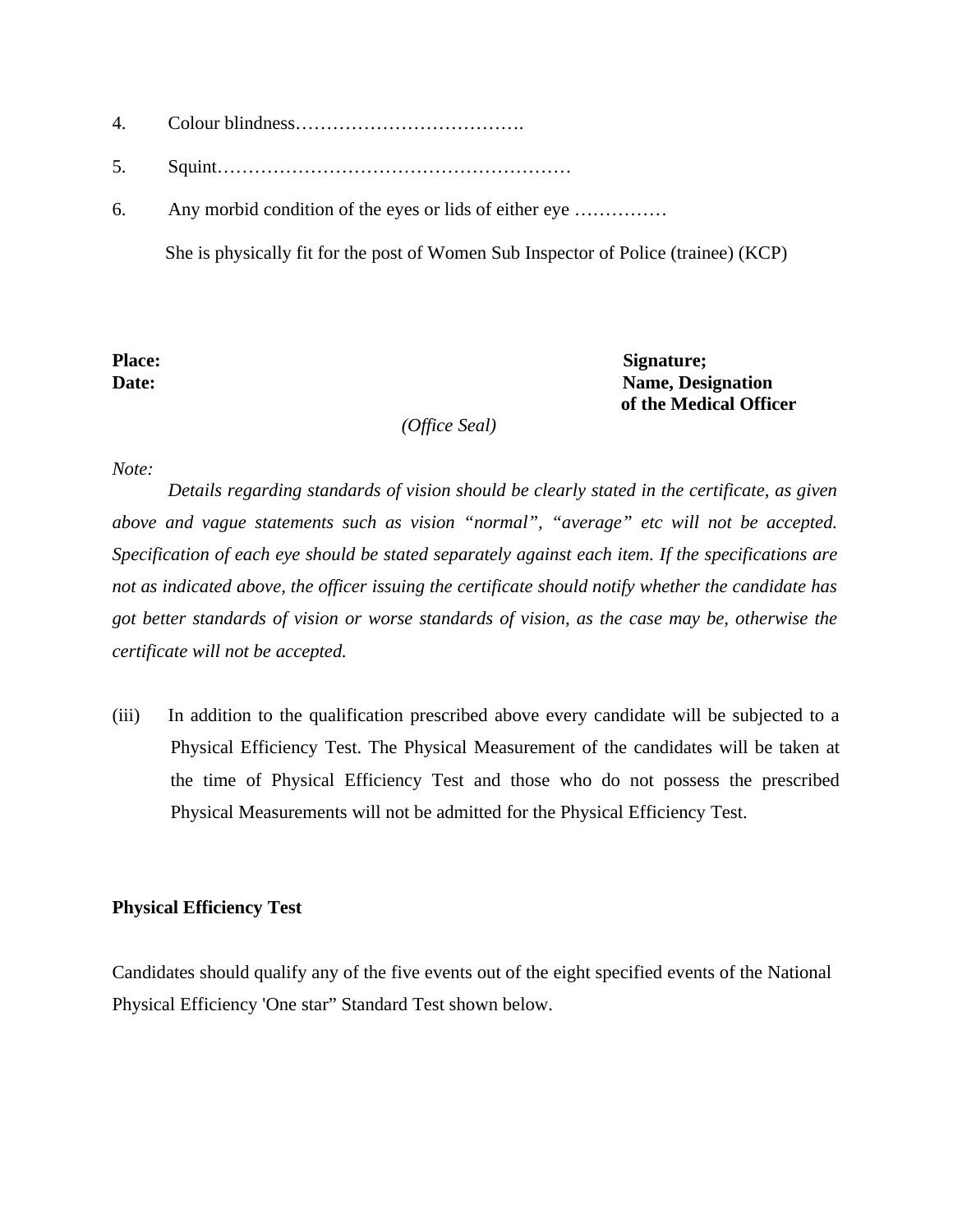| Sl. No.        | <b>Item</b>                | <b>Minimum Standards of Efficiency</b> |
|----------------|----------------------------|----------------------------------------|
| 1              | 100 Metres Run             | 17 Seconds                             |
| $\overline{2}$ | High Jump                  | 1.06 Metres                            |
| 3              | Long Jump                  | 3.05 Metres                            |
| 4              | Putting the Shot (4 Kg)    | 4.88 Metres                            |
| 5              | 200 Metres Run             | 36 seconds                             |
| 6              | Throwing the Throw ball    | 14 Metres                              |
| 7              | Shuttle Race (25x4 Metres) | 26 Seconds                             |
| 8              | Skipping (One minute)      | 80 times                               |

(As per G.O. (P) No. 65/2009/Home dated 25.05.2009)

- Note: If accidents or injuries happen to a candidate while participating in the Physical Efficiency Test, he/she will not be given further chance to participate in the test.
- **c.** Military Training, membership of NCC, sports etc. will be considered as additional qualification.

## **8. Tentative Schedule of Examinations**

- **i. O.M.R. Test :** 28<sup>th</sup> May 2016.
- **ii. Physical Efficiency Test : Between September 2016 and November 2016.**

#### **9.Training**

On selection, the candidates will be under training in the Police Training College for a period of one year. Thereafter they will be on Practical Training for 10 ½ months in the district. The period of training in Police Training College and period of Practical Training in District will not be counted for the purpose of probation, increment and service. On appointment after successful completion of training, the candidates will be on probation for a period of 2 years on duty within a continuous period of 3 years from the date on which they take independent charge of the station.

As per G.O. (MS) No. 44/85/Home dated 25.02.1985 the Deputy Inspector General of Police is empowered to extend the period of training of the recruits whose performance